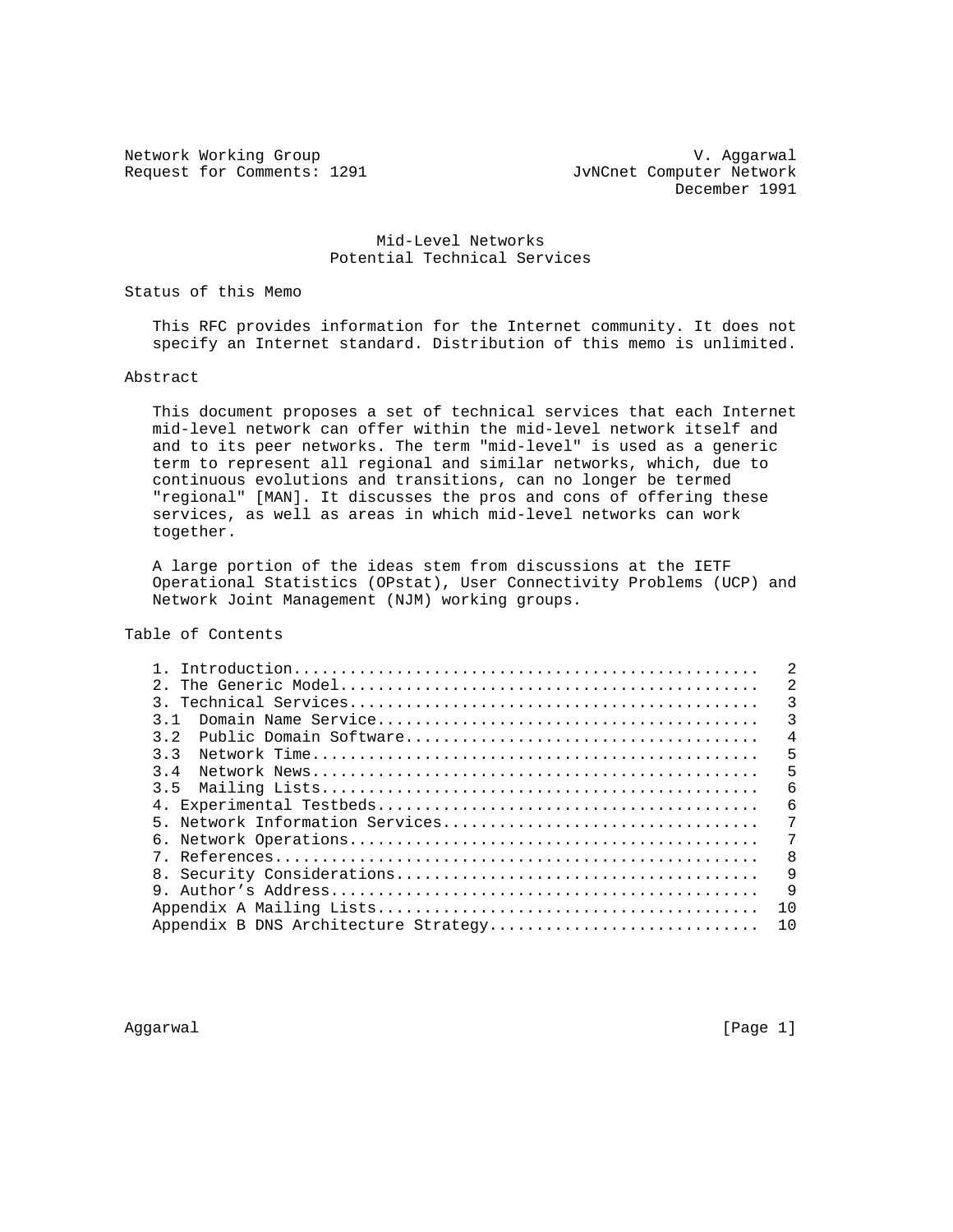## 1. Introduction

 Over the past few years, the Internet has grown to be a very large entity and its dependability is critical to its users. Furthermore, due to the size and nature of the network, the trend has been to decentralize as many network functions (such as domain name-service, whois, etc.) as possible. Efforts are being made in resource discovery [SHHH90] so that the work of researchers is not lost in the volumes of data that is available on the Internet.

 A side result of this growth has been the logical structure imposed in the Internet of networks classified by function. Tangible examples in the present state are the NSFnet national backbone, the mid level/regional networks and campus networks. Each of these can be viewed as hierarchies within an organization, each serving a slightly different function than the other (campus LANs providing access to local resources, mid-level networks providing access to remote resources, etc.). The functions of each hierarchy then become the "services" offered to the organizational layer below it, who in turn depend on these services.

 This document proposes a set of basic technical services that could be offered by a mid-level network. These services would not only increase the robustness of the mid-level network itself, but would also serve to structure the distribution of resources and services within the Internet. It also proposes a uniform naming convention for locating the hosts offering these services.

2. The Generic Model

 The Internet model that is used as the basis for this document is a graph of mid-level networks connected to one another, each in turn connecting the campus/organization networks and with the end users attached to the campus networks. The model assumes that the mid-level networks constitute the highest level of functional division within the Internet hierarchy described above (this could change in the unforeseen future). With this model in perspective, this document addresses the objectives of minimizing unnecessary traffic within the Internet as well as making the entire structure as robust as possible.

 The proposed structure is a derived extension of organizational LANs where certain services are offered within the organizational LAN itself, such as nameservice, mail, shared files, single or hierarchical points of contact for problems, etc.

 The following are the services that are discussed as possible functions of a mid-level network:

Aggarwal [Page 2]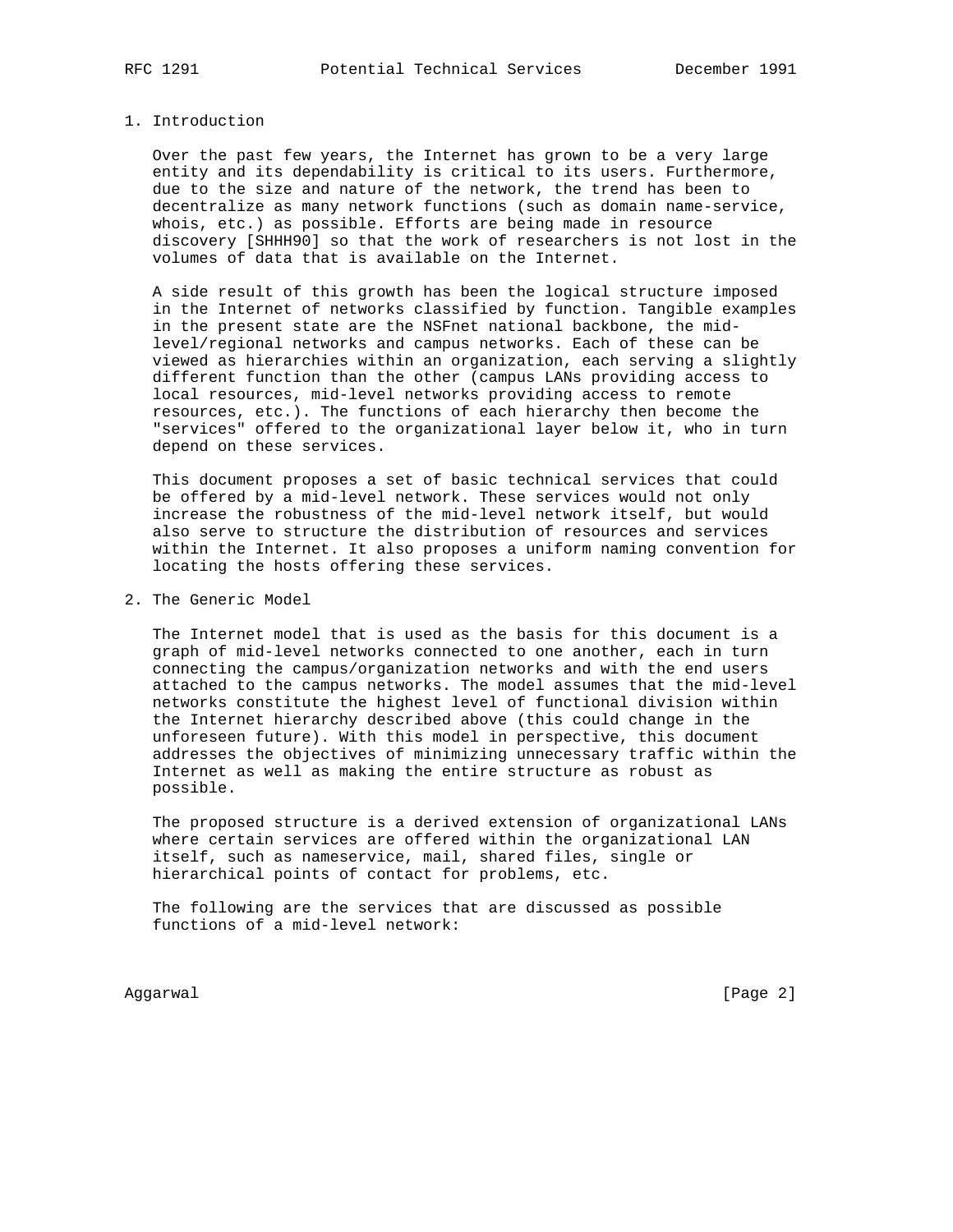- o Technical services
- o Experimental sites for testing and dissemination of new software and technology to end sites on the network

 In addition, the following services are mentioned briefly which are discussed in detail elsewhere [SSM91, ML91]:

- o Network Operation services and the interaction between different mid-level networks in this area
- o Network Information services
- 3. Technical Services

 The Internet has grown to be an essential entity because of the services that it offers to its end users. The list of services is long and growing, but some services are more widely used and deployed than others. This section attempts to list and discuss those technical services that could help a mid-level network provide robust and improved services to its end sites.

3.1 Domain Name Service

 According to the NSFnet traffic statistics collected for May 1991, about 7% of the packets on the NSFnet backbone were domain nameserver (DNS) packets. This is a significant amount of traffic, and since most of the other network applications depend on this service, a robust DNS service is critical to any Internet site.

 Proper location of secondary nameservers so that they are located on different physical networks can increase the reliability of this service to a large extent [MOC87a, MOC87b]. However, the nature of the service requires that the nameservers for the next highest level be available in order to resolve names outline-mode side of one's domain. Thus, for "foo.princeton.edu" to resolve "a.mid.net", the root nameservers which point to mid.net's nameservers have to be reachable.

 To make the service more reliable, the mid-level network could have at least one nameserver that is able to resolve nameserver queries for all domains directly connected to it. Thus, in the event that the entire mid-level network becomes isolated from the rest of the Internet, applications can still resolve queries for sites directly connected to the mid-level network. Without this functionality, there is no way of resolving a name if the root (or higher level) nameservers become unreachable, even if the query is for a site that is directly connected and reachable.

Aggarwal [Page 3]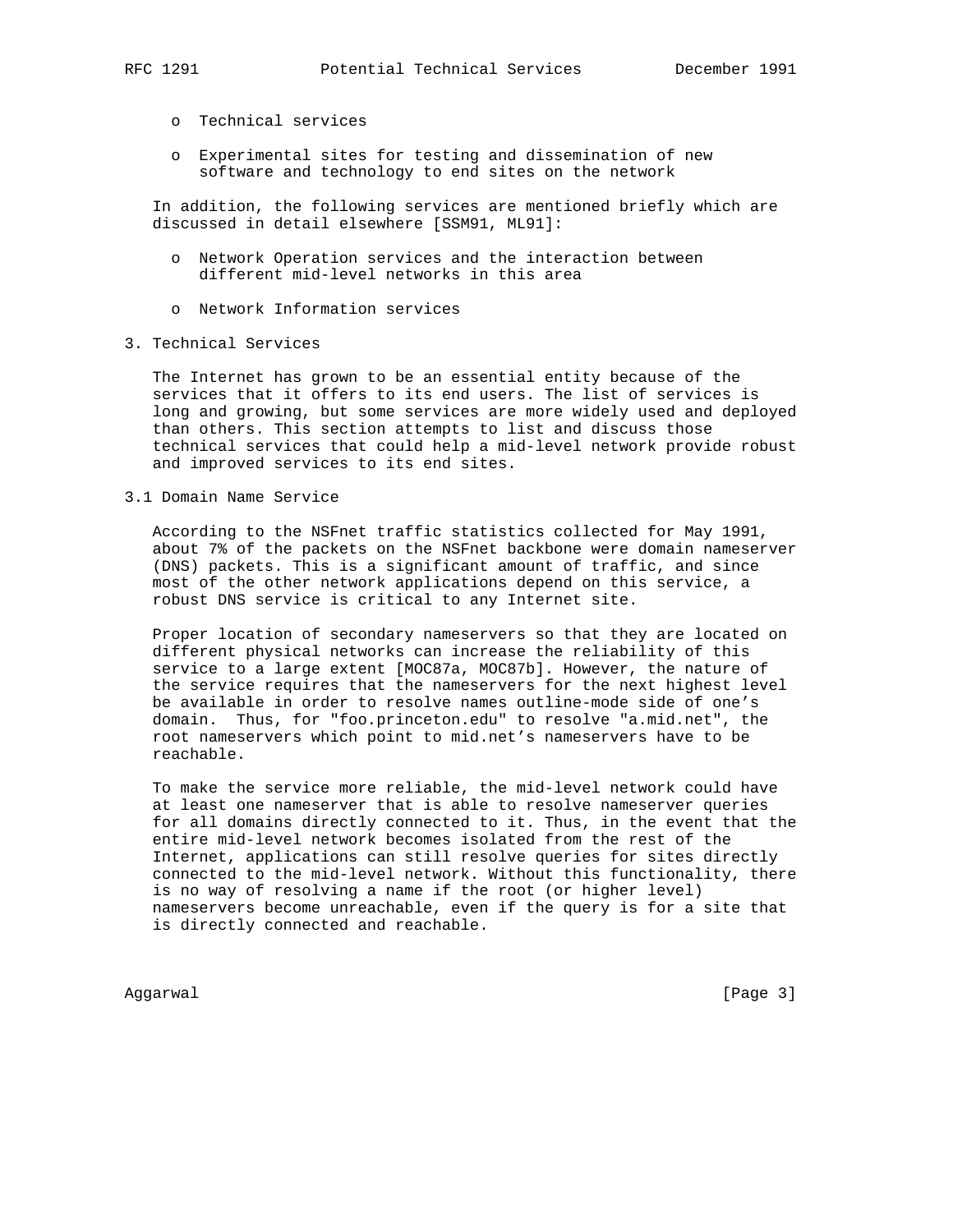Strategies for implementing this architecture are discussed in appendix B.

 To locate such a "meta-domain" server within a mid-level network, it is proposed that a nameserver entry for "meta-dns" exist within the mid-level network's domain.

3.2 Public Domain Software

 File transfer traffic constituted 23% of the NSFnet backbone traffic for May 1991. Public shareware is a very valuable resource within the Internet and a considerable amount of effort is being put into developing applications to track all available resources in the public archives [SHHH90].

 It would be difficult, if not impossible to create an up-to-date repository for every public domain package available on the Internet, simply because of the volume of software and the rate at which new software is being developed every day. Some hosts have gained popularity as good public archives (such as uunet.uu.net, sumex aim.stanford.edu, wuarchive.wustl.edu) and new developers tend to distribute the software to these sites as distribution points. The economics of maintaining centralized archives is another deterrent to centralization (the UUnet archives at uunet.uu.net take up roughly 1GB of disk storage).

 Recently however, a number of methods for resource discovery have been developed and are available on the Internet ("ftp-list" file compiled by John Granose - odin@pilot.njin.net, Archie at archie.cs.mcgill.ca and Prospero [NEU]).

 It is desirable that the mid-level networks be able to provide up to-date pointers to the distribution hosts for available public software archives. Coordinating the distribution of a static list is difficult (though not impossible) and the use of automated resource discovery mechanisms such as Archie and Prospero is recommended. Under ideal conditions, any software that is popular and significant (e.g., X11, TeX, RFC's) could be archived and distributed within the mid-level network, but measuring "popularity" and "significance" are debatable and left for further evaluation. Furthermore, a nameserver entry for host "swdist" within the domain can provide information on the various available alternatives for software distribution and discovery (static file location, pointers to Archie servers, etc.) - this nameserver entry can be an alias for a CNAME or a TXT entry.

Aggarwal [Page 4]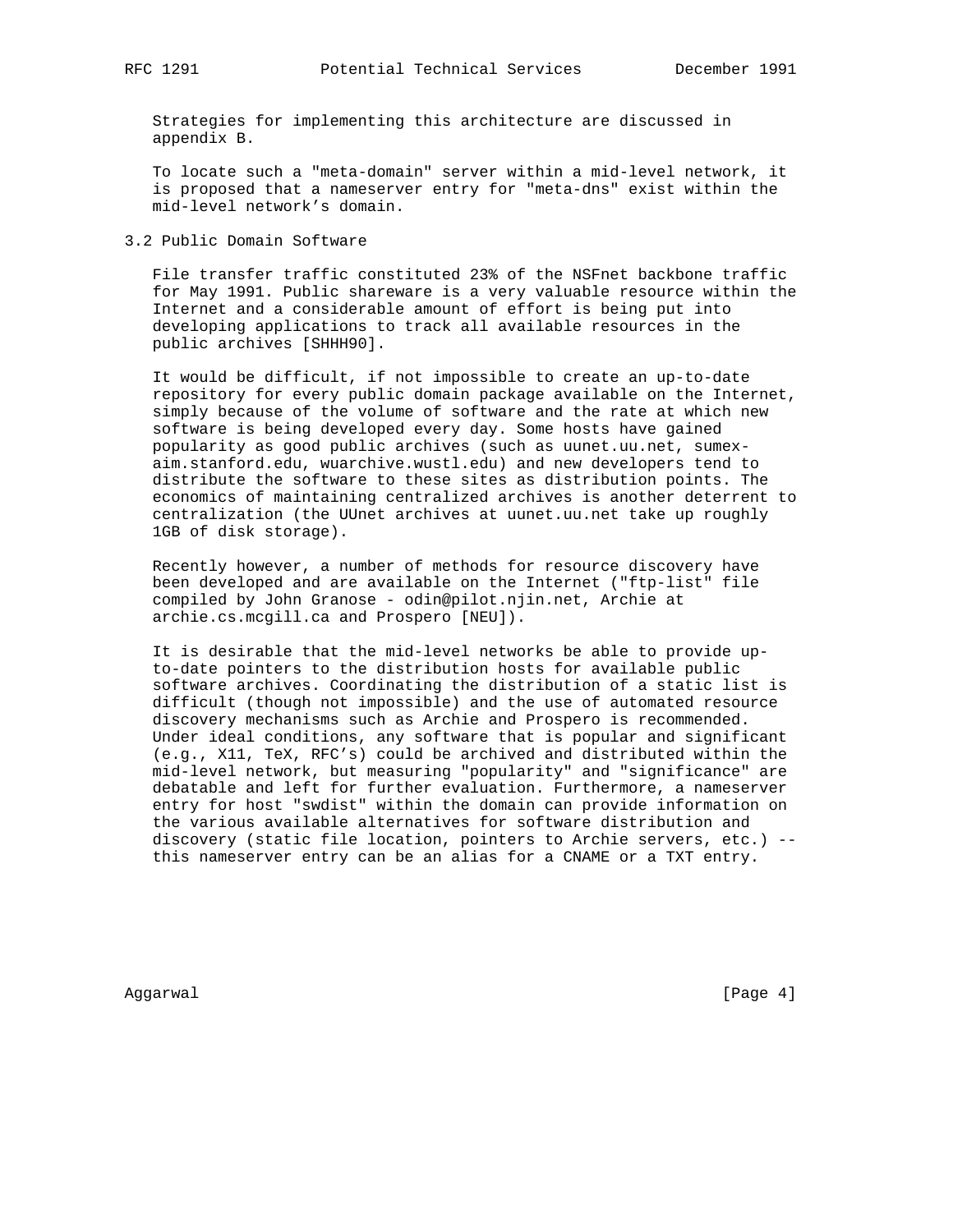#### 3.3 Network Time

 An important feature of any computer network providing distributed services is the capability to synchronize the local clocks on the various systems in the network. Ideally, the clocks of all the reference sources would be synchronized to national standards by wire or radio. The importance and immense popularity of this service makes Network Time a very useful potential service that can be provided by a mid-level network. No specific protocol for maintaining time is proposed, and any available protocol that maintains time with reasonable accuracy could be used.

 Network Time Protocol (NTP) traffic constituted 1% of the NSFnet traffic during May 1991. The traffic might seem insignificant, but there have been instances where a particular stratum-1 timeserver (e.g., one of the stratum-1 servers at University of Delaware) has reached a point of overload with too many different sites trying to peer with it.

 It is proposed that at least one stratum-1 and two stratum-2 servers be located within a mid-level network (the selection of three servers is based on the NTP standards documentation [MIL89]). Note that the servers can be located at any of the directly connected sites in the network as long as they are publicly accessible. All sites connected to the mid-level network can then coordinate their system times with the servers within the mid-level network itself. Besides increasing the reliability of the timekeeping network, this approach would also limit the load on each timeserver.

 For locating the network time servers within a domain, nameserver entries for "timekeeper-x" (where  $x= 1,2,3..$ ) can be made within the domain. The servers are numbered in order of preference and accuracy. Thus, "timekeeper-1.foo.net" would be the primary timekeeper and "timekeeper-2.foo.net" would be additional (possibly secondary) timekeepers within domain "foo.net". If such hosts are not available within a domain, a TXT entry pointing to other recommended time servers could be provided instead.

# 3.4 Network News

 Network News (or Usenet News) constituted 14% of the NSFnet traffic in May 1991. Netnews is an expensive service, both in terms of disk and CPU power, as well as network bandwidth consumed.

 The present structure of Network News consists of several hub sites which are distributed over the Internet. End sites get news feeds from other sites, and an article gets injected into the news stream by sending it to the nearest "upstream" site, which then forwards it

Aggarwal [Page 5]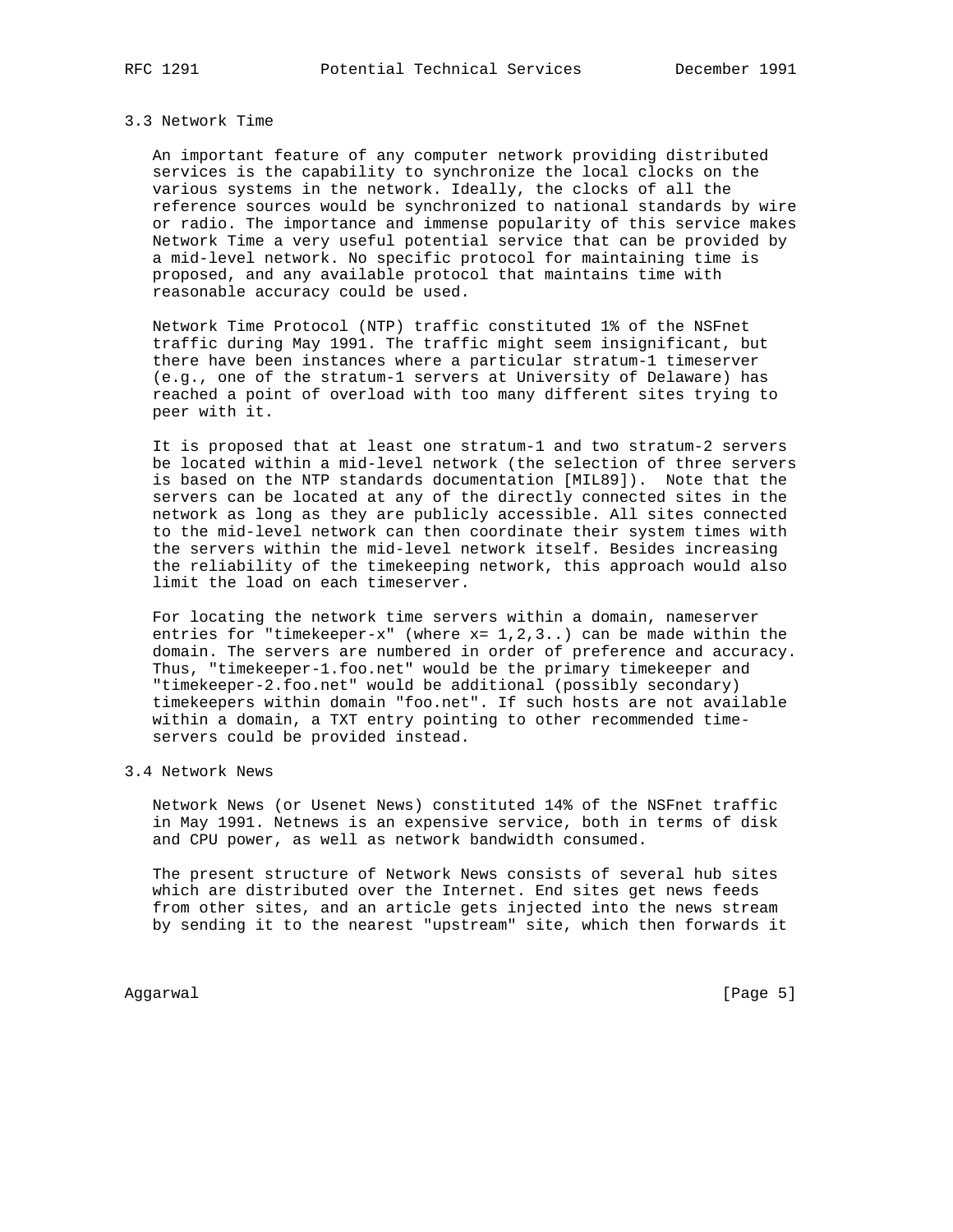to its connected news sites, and so on. There is no preset norm for finding a site willing to provide a news feed, and it usually ends up being a site with whom the site administrator happens to be acquainted. However, this could easily result in some sites not being able to get an economical news feed from within the mid-level network and actually having to derive the feed from a site located on another mid-level network.

 A mid-level network could alleviate such occurrences by being able to provide a newsfeed to any or all of its directly connected end sites. Though an expensive resource, some of the costs can be moderated by acting as a transit news feeder so that the news needn't be stored for a long time on disk. The software for providing the news feed is not specific and depends entirely on the newsfeed provider.

3.5 Mailing Lists

 Internet mailing lists are another popular source of information in parallel to Network News. However, like public software, there is no central repository of all the possible mailing lists available on the Internet, and it would require considerable effort to compile one (at the time of writing this document, a fairly comprehensive list is available on the Internet and mentioned in appendix A.

 At this time, there is no clear strategy for distributing or maintaining mailing lists. However, it can be very expensive for a site to distribute mail to all individual end users directly, and if a clear strategy for maintaining a list of mailing-lists can be devised, then mail exploders can be set up at the mid-level networks, each of which forwards the mail to exploders at the end sites. This mechanism would reduce the load on the originating systems, and provides a clean path for tracking down mailer problems. Also, in order to prevent bounced mail from propagating back to the originator of the message, the mailing lists should be set up in a way so that bounced mail goes to the the "owner" of the list and not to the originator of the mail message.

 A list of major mailing lists for the services discussed in this document are listed in appendix A.

4. Experimental Testbeds

 Due to the working relationships that they have with their end sites and peer networks, the mid-level networks are very good media for distribution of new ideas and technology. Examples of this function are the White Pages pilot project [RS90] established by NYSERnet, the NSAP routing schema for OSI transitioning [CGC91], etc.

Aggarwal [Page 6]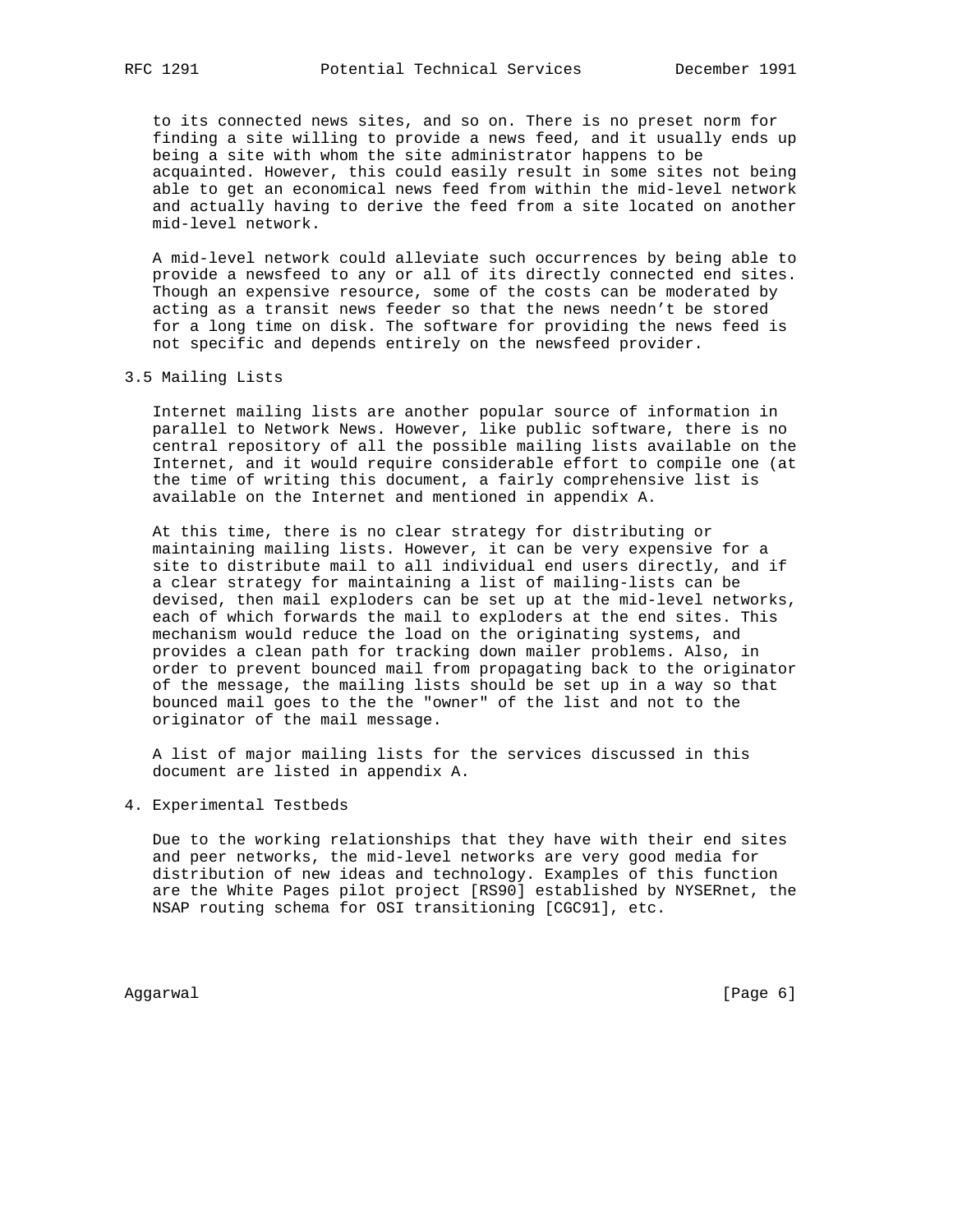The mid-level networks could establish cooperative experimental testbeds for testing and deployment of new technologies similar to the ones mentioned above. Besides deployment and testing of new technology, this could also serve to provide a "help" service to the end-sites and to get them started with the new software.

 The exact interaction between the mid-level networks in this area is not very clear. It is complicated by competition for members between the mid-level networks and needs to be discussed further.

5. Network Information Services

 There are a variety of new and useful user services available on the Internet that are difficult to document and provide a comprehensive list of. Some attempt has been made at documenting such resources [NNS] and a mid-level network can be the initial point of contact for distribution of such information on a wide basis. The information can be disseminated in a more controlled and complete manner using this hierarchical approach if each mid-level network maintains up-to-date information about its directly connected sites. Network Information services (NIC) also make the network easier and more attractive to end users. Examples of these services are:

- o provide information resources
	- security advisory messages
	- list of library catalogs [GL91]
	- geographical information servers
	- password generators
- o resolve end user problems (user support)

 These services are NIC related and discussed in detail elsewhere [SSM91]. For accessibility information, an entry for "nic" could exist in the DNS for the domain (this could be a TXT entry listing email or phone number information for users or other NIC's).

6. Network Operations

 The Network Operation Center's (NOC's) at the mid-level networks need to cooperate with each other to resolve network problems. In the event of a network problem between two mid-level networks or if an end-site has trouble getting to any host, the mid-level network NOCs can serve to be the initial point of contact. The procedures for interaction among NOCs and the formats for exchange of trouble-

Aggarwal [Page 7]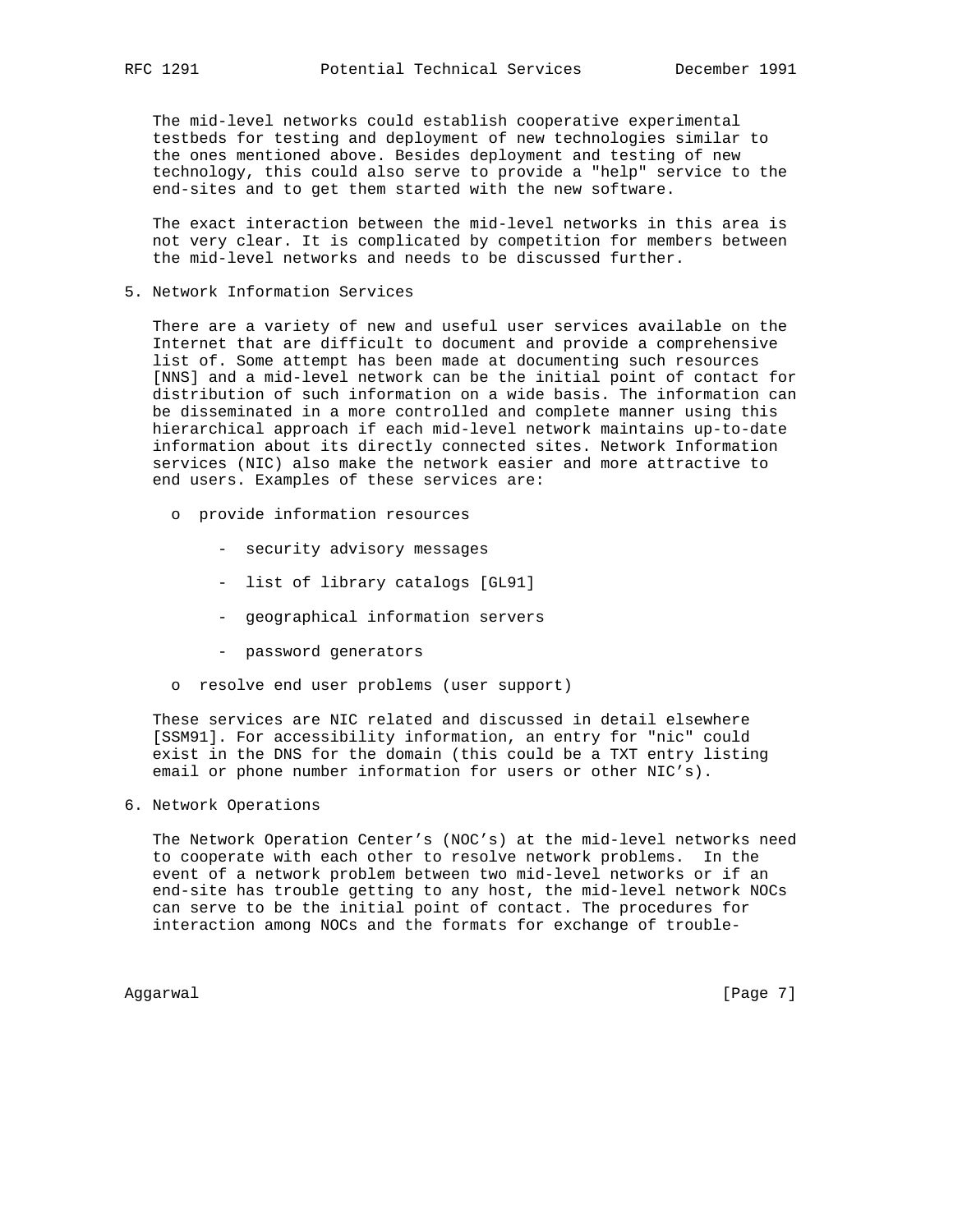tickets between the NOCs are described elsewhere [JOH91, ML91].

 It is important for cooperating NOCs to have contact information for their directly connected campus/organizational sites and also about their peer mid-level networks. A distributed mechanism for maintaining contact information could be implemented by using a nameserver TXT entry for "noc" or by maintaining "finger" information for user "noc@domain" or "noc@noc.domain". A NOC "phonebook" listing the contact information for the various NOCs can be used as a static non-distributed mechanism (it is understood that the phonebook can contain outdated information, but the distributed mechanisms can provide correct and updated NOC information provided that the hosts are reachable at the desired time). If it is undesirable to publish the phone number or email address of the NOC for any reason, an entry saying "unpublished" (or words to that effect) could exist in the nameserver or "finger" entry instead.

## 7. References

- [BOG] Dunlap, K., and M. Karels, "Nameserver Operations Guide for Bind Release 4.8", CSRG, Department of Electrical Engineering and Computer Sciences, University of California, Berkeley, California.
- [CCI88] CCITT Blue Book, "X.500 Series Recommendations", ITU, 1989.
- [CGC91] Collela, R., Gardner, E., and R. Callon, "Guidelines for OSI NSAP Allocation in the Internet'', RFC 1237, NIST, Mitre, DEC, July 1991.
- [SSM91] Sitzler, D., Smith, P., and A. Marine, "Building a Network Information Services Infrastructure", RFC in preparation.
- [GL91] George, A., and R. Larsen, "Internet Accessible Library Catalogs & Databases", Aug 1991. Available via anonymous FTP from ariel.unm.edu.
- [JOH91] Johnson, D., "NOC TT Requirements", RFC in preparation.
- [MAN] Mandelbaum, R., and P. Mandelbaum, "The Strategic Future of the Mid-Level Networks", University of Rochester, NY, 1991.
- [MOC87a] Mockapetris, P., "Domain Names Implementation and Specification", RFC 1035, USC Information Sciences

Aggarwal [Page 8]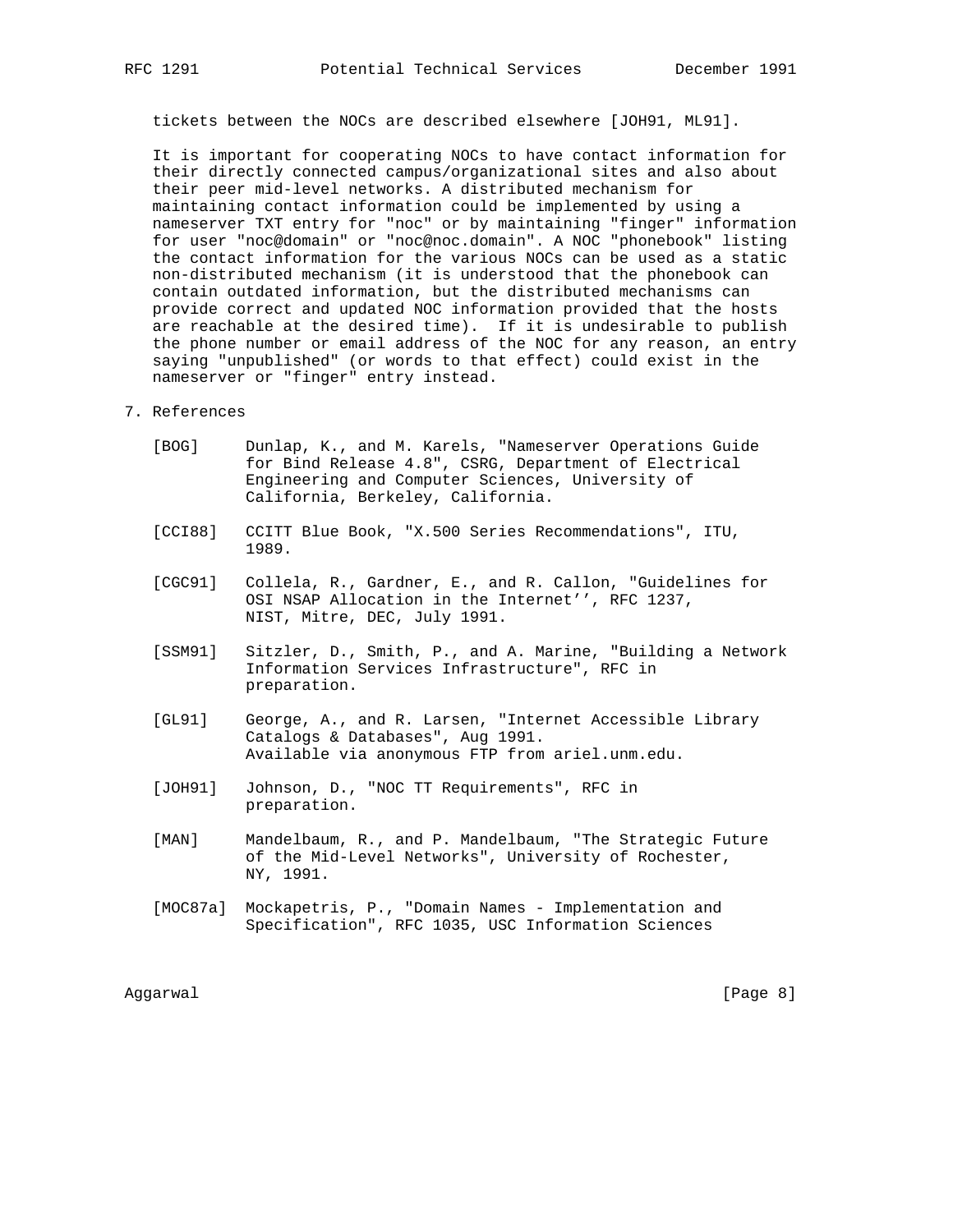Institute, November 1987.

- [MOC87b] Mockapetris, P., "Domain Names Concepts and Facilities", RFC 1034, USC Information Sciences Institute, November 1987.
- [MIL89] Mills, D., "Network Time Protocol", RFC 1129, UDel, October 1989.
- [ML91] Mathis, M., and D. Long, "User Connectivity Problems Working Group", RFC in preparation.
- [NEU] Neuman, B., "The Virtual System Model: A Scalable Approach to Organizing Large Systems", Department of Computer Science, University of Washington, FR-35, Seattle, WA, May 1990.
- [NNS] NSF Network Service Center, "Internet Resource Guide", Cambridge, MA. Available via anonymous FTP from nnsc.nsf.net.
- [RS90] Rose, M., and M. Schoffstall, "The NYSERnet White Pages Pilot Project", NYSERnet, Inc., Mar 1990.
- [SHHH90] Schwartz, M., Hardy, D., Heinzman, W., and G. Hirschowitz, "Supporting Resource Discovery Among Public Internet Archives", Department of Computer Science, University of Colorado, Boulder, CO., September 1990.
- 8. Security Considerations

Security issues are not discussed in this memo.

9. Author's Address

 Vikas Aggarwal JvNCnet 6 von Neumann Hall Princeton University Princeton, NJ 08544

 Phone: +1-609-258-2403 Email: vikas@jvnc.net

Aggarwal [Page 9]